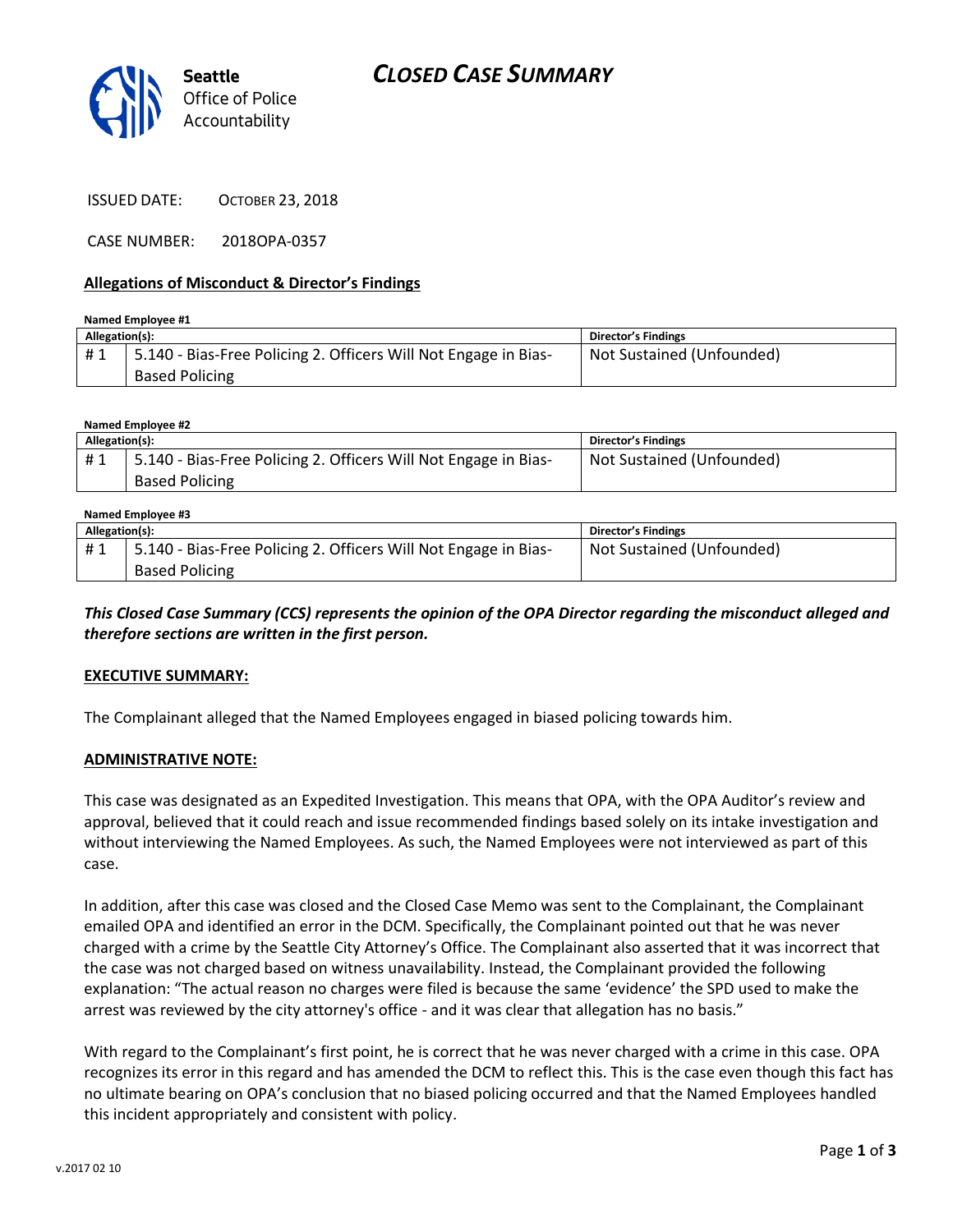# *CLOSE CASE SUMMARY*

OPA CASE NUMBER: 2018OPA-0357

With regard to the Complainant's second point, OPA believes that its characterization of the prosecutor's basis for declining to file charges was accurate. Notably, this information was taken from the decline notice that was sent to Named Employee #1 and that is included in OPA's case file. (*See* General Offense Report, at p. 30.) That notice stated the following: "The defendant will have a right to confront witnesses at trial. This includes the aunt. The aunt is unavailable to the City because she lives in Pakistan. We therefore cannot proceed." As such, OPA declines to amend its DCM to include the second change that the Complainant proposes.

### **ANALYSIS AND CONCLUSIONS:**

# **Named Employee #1 - Allegations #1**

**Seattle**

*Office of Police Accountability*

# *5.140 - Bias-Free Policing 2. Officers Will Not Engage in Bias-Based Policing*

The Complainant alleged that he was arrested for a domestic violence incident and that this arrest was based on his gender, ethnicity, and religion. He told OPA that the charges against him were later dismissed by the Seattle City Attorney's Office. He asserted that the involved officers failed to exercise appropriate judgment in his case and overreached when arresting him. Lastly, the Complainant contended that when he asked Named Employee #1 (NE#1) what he was being arrested for, she told him that he was alleged to have violated a no-contact order and that the officers had evidence of his criminal behavior. The Complainant claimed that he was treated in a humiliating and disrespectful fashion by the officers. He told OPA that when he asked what evidence the officers had supporting his arrest, NE#1 responded: "you'll find out in front of a judge."

SPD Policy 5.140-POL-5 requires employees to call a supervisor in response to allegations of biased policing. This includes providing sufficient information to the supervisor to allow a determination as to what occurred and what the nature of the bias allegation is. (SPD Policy 5.140-POL-5.)

OPA's investigation included interviewing the Complainant. His statement is fully detailed in the Intake Follow-Up attached to OPA's case file. OPA further reviewed the General Offense Report and Department video. Based on this investigation, it appeared that the officers developed probable cause to believe that the Complainant violated a nocontact order. The officers spoke to the Complainant and informed him that he was under arrest. The Complainant denied that he violated the no-contact order but Named Employee #2 (NE#2) stated that they had proof that he did so. The Complainant's arrest was screened with NE#1, who was the on-scene supervisor. He was then transported to the King County Jail by Named Employee #3 (NE#3). The Complainant continued to deny that he had violated the nocontact order. The Complainant's case was referred to the Seattle City Attorney's Office; however, he was not charged and the prosecution was declined due to the unavailability of a witness.

Given my review of the totality of the record, I find insufficient evidence to establish that any of the Named Employees engaged in biased policing towards the Complainant. Instead, I find that they reasonably believed that there was probable cause to arrest the Complainant for violating a no-contact order. That the City Attorney's Office declined to file charges against him because of witness unavailability does not change this determination. As there is no support for the Complainant's allegation of biased policing, I recommend that this allegation be Not Sustained – Unfounded as against all of the Named Employees.

Recommended Finding: **Not Sustained (Unfounded)**